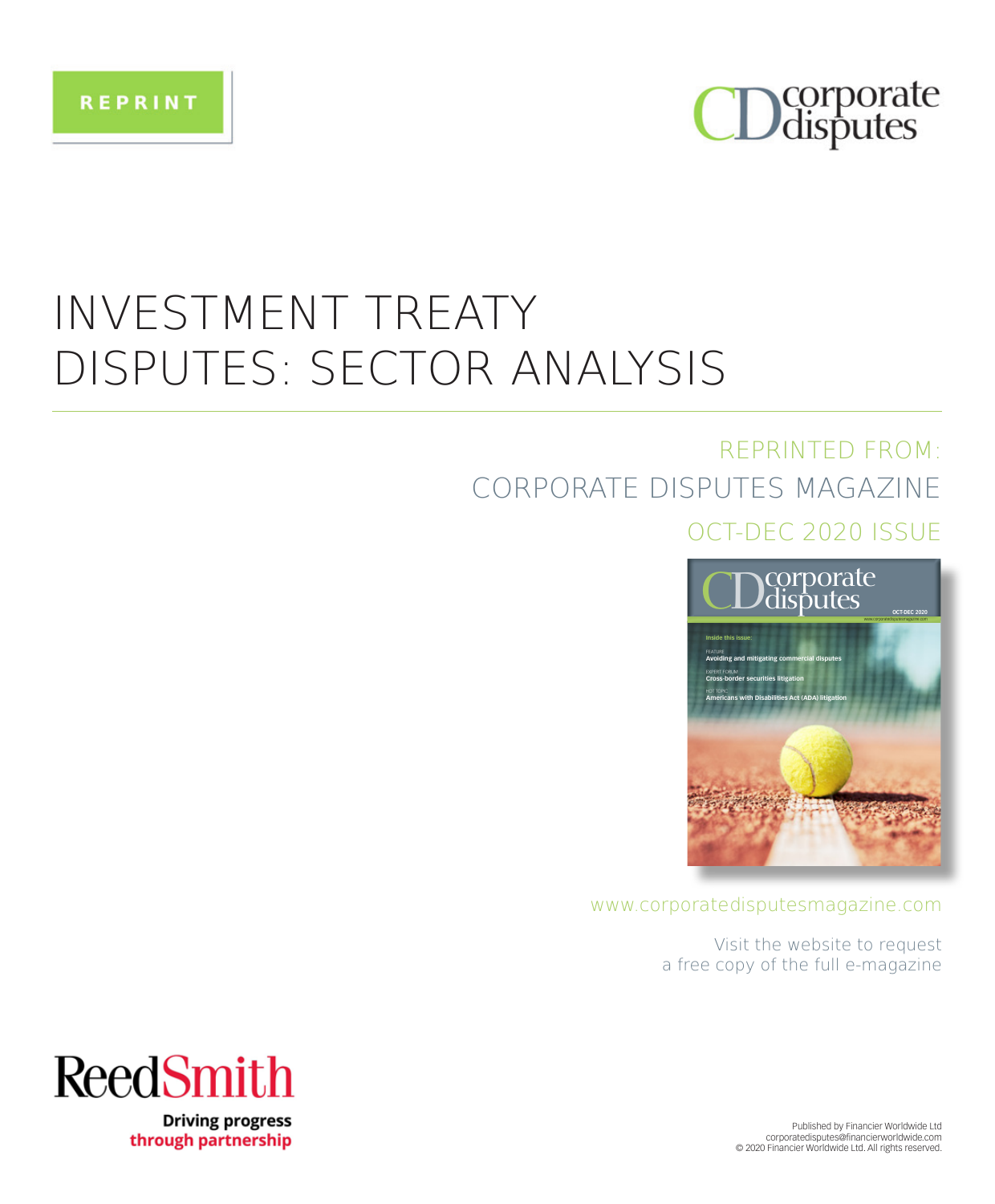# PERSPECTIVES INVESTMENT TREATY DISPUTES: SECTOR ANALYSIS

BY **CHLOE CARSWELL AND LUCY WINNINGTON-INGRAM** > REED SMITH

T his article considers investment treaty disputes in the construction, energy and mining and natural resource sectors.

#### **Investment treaty disputes in the construction sector**

Cross-border activity in the construction sector has seen exponential growth over the past decade, with an increasing number of complex construction projects being awarded, particularly in developing economies. The increased use of public-private partnership (PPP) investment vehicles and joint ventures with state-owned entities has given rise

to further investment-related disputes caused by states' postponement, frustration or cancellation of different construction projects. The United Nations Conference on Trade and Development (UNCTAD) reports 106 United Nations Commission on International Trade Law (UNCITRAL) and International Centre for Settlement of Investment Disputes (ICSID) investment cases, 43 of which are pending. Furthermore, 15 percent of all cases registered and administered by ICSID in 2019 were constructionrelated disputes.

A foreign investor seeking treaty protection must first comply with a nationality requirement that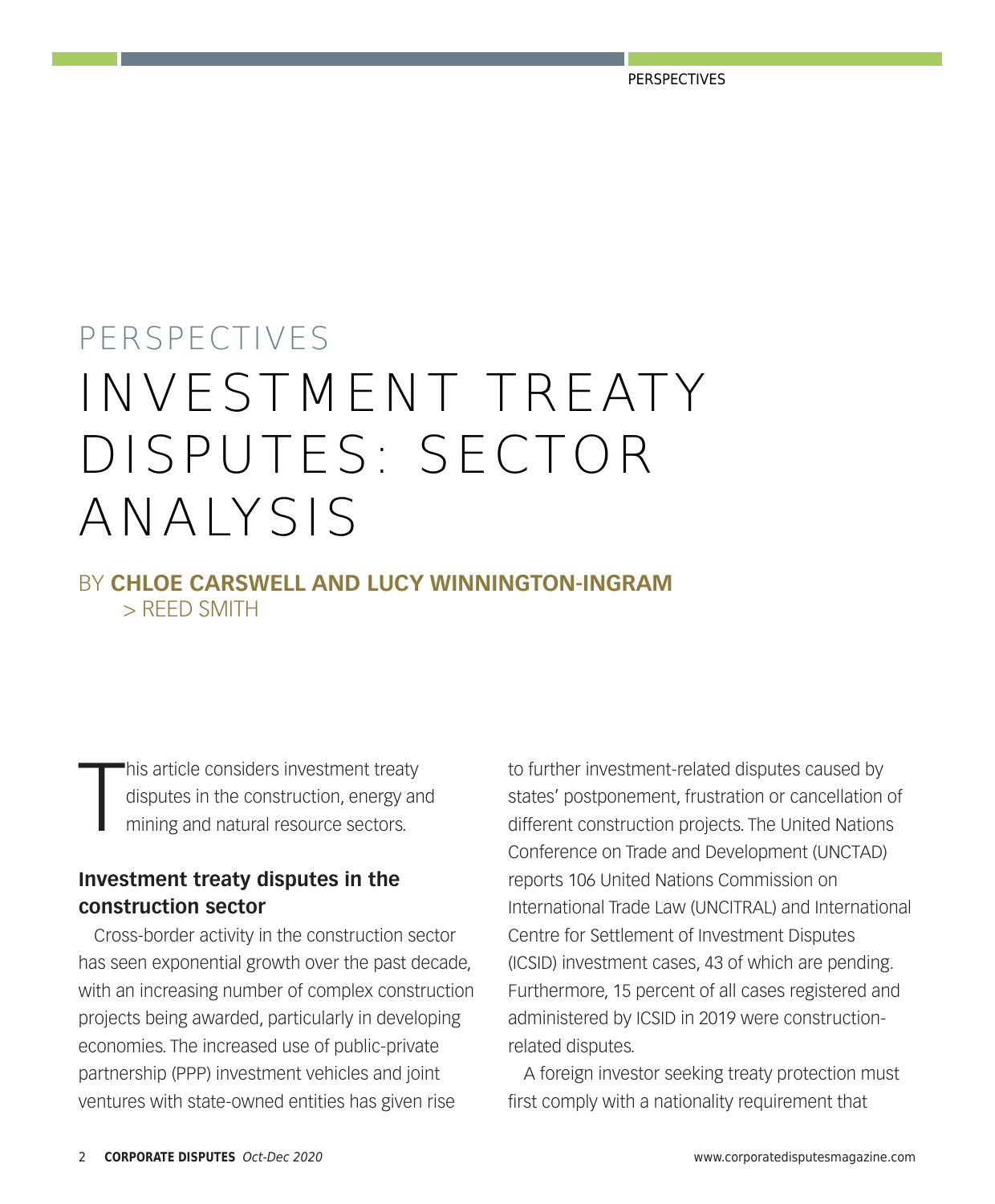the investor be a national of the state party to the investment treaty that is not the host state. Second, foreign investors must have made a qualifying investment in the host state.

Examples of qualifying investments found in the construction sector include the acquisition of shares in a local construction consortium (*Hochtief Aktiengesellschaft v. Argentine Republi*c), the grant of a long-term concession by a host state (*Malicorp Limited v. Arab Republic of Egypt*), a contractor's supply of services and materials and the mobilisation of its resources for the performance of a construction contract (*Pantechniki S.A. Contractors & Engineers v. Republic of Albania*), an operator's two-year

commitment to provide vessels and services for a dredging contract (*Jan de Nul N.V. and Dredging International N.V. v. Arab Republic of Egypt*) and a project company's claim to a share of profits or returns flowing from the right to operate a project following its construction (*Alpha Projektholding GmbH v. Ukraine*). Various construction works have also been found by tribunals to be qualifying investments, such as the development of a tourist resort, the development of a golf club and condominiums, the dredging of a canal, the construction and operation of a transfer station for hazardous waste, the construction of hydroelectric power facilities, the construction of a gas pipeline, improvement works at an oil refinery, the construction of a dam, the construction of roads and motorways, the construction and operation of an international airport, and the construction of bridges.

**"Cross-border activity in the construction sector has seen exponential growth over the past decade, with an increasing number of complex construction projects being awarded, particularly in developing economies."**

> Breaches of investment treaties have been found to include the exercise of state power which cannot be exercised by a contractual counterparty, including seizure of assets or control of a business (*Alpha Projektholding v. Ukraine*), issuance of a governmental decree resulting in the takeover of the claimant's operation of its investment (*ADC v. Hungary*), discontinuation of government funding (*KCI v. Gabon*), annulment by the courts of an arbitral award (*ATA Construction v. Jordan*) and withdrawing a concession to operate a development (*Corporación América and Kuntur Wasi v. Peru*).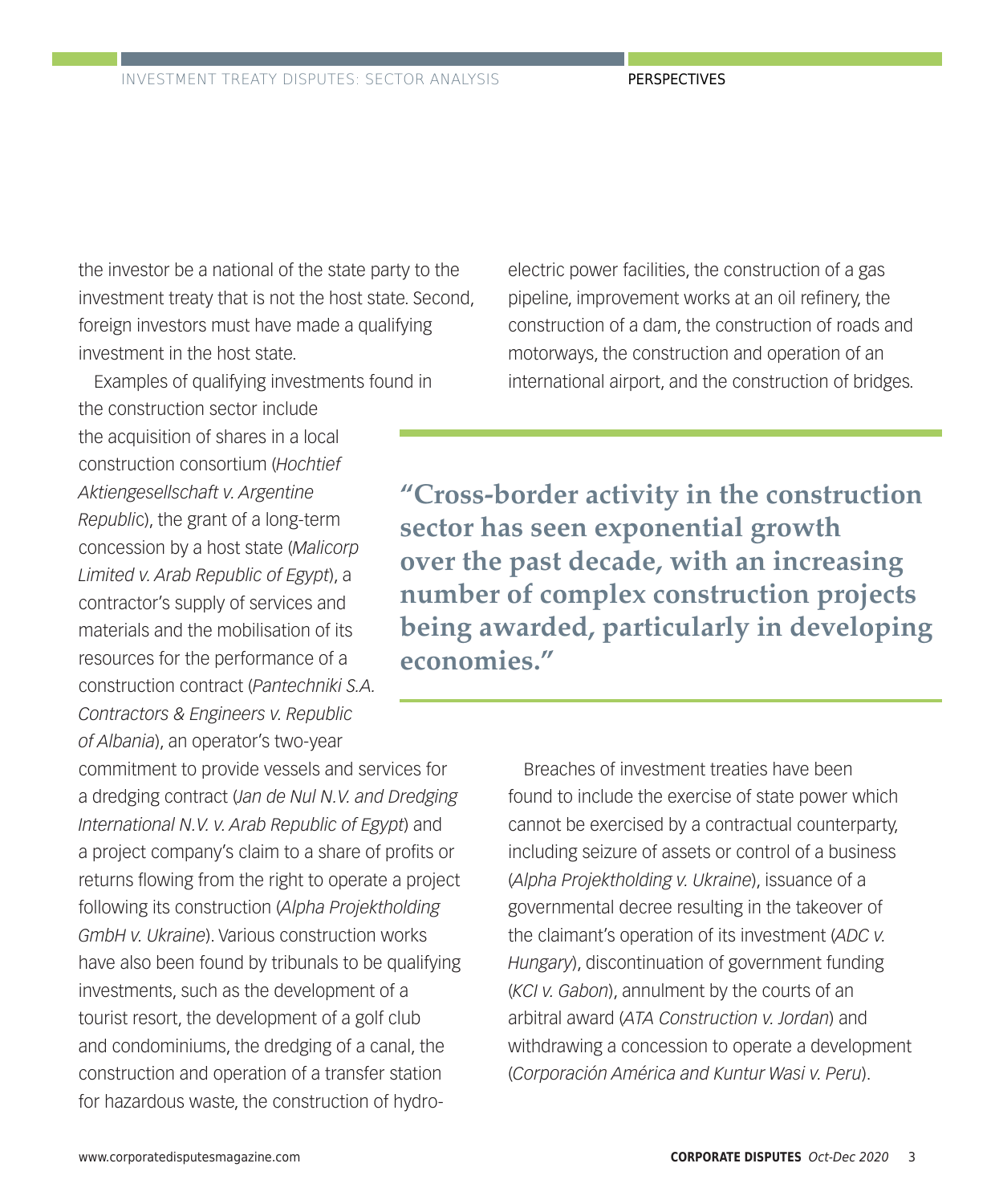### **Investment treaty disputes in the energy sector**

The past decade has seen a significantly increased level of foreign investment as a result of international initiatives on the development of alternative energy sources. Many countries have implemented government subsidies and support schemes to encourage investment in renewable energy. For different reasons, some countries have recently decided to change or eliminate those incentives, triggering a wave of arbitral proceedings. Another important trend is the development of jurisprudence based on the Energy Charter Treaty (ECT), a major international instrument which focuses on the protection and promotion of foreign energy investment, free trade in energy products, freedom of energy transit, energy efficiency, and environmental matters. Since 2001, when the first investment arbitration case invoking the ECT was registered, the Energy Charter Secretariat has tracked 130 publicly known cases, 54 of which are pending.

Examples of qualifying investments found in the energy sector include contractual rights under a power purchase agreement (PPA), including claims to money and performance by a state-owned electricity supply company (*Electrabel v. Hungary*), the right to claim money for an unpaid debt for the supply of electricity (*Energoalians v. Moldova*), an indirect controlling shareholding in three solar photovoltaic facilities (*Foresight and others v.* 

*Spain*), ownership and capital contributions in a wind farm (*Gamesa v. Syria*) and two photovoltaic projects owned through special purpose vehicles and participative loans, held by wholly owned subsidiaries (*OperaFund and Schwab v. Spain*). Notably, in *Veteran Petroleum Limited v. Russian Federation*, the tribunal found that it had jurisdiction by concluding that there was no indication that the drafters of the ECT intended to limit the meaning of ownership of shares to the beneficial ownership of shares.

As to breaches in the energy context, the tribunal in *RREEF v. Kingdom of Spain* noted that protection of the investor's reasonable and legitimate expectations is the most important element of the fair and equitable treatment standard, before concluding that Spain breached the ECT by retroactively applying a new tax regime and failing to ensure that the investor earned a reasonable rate of return on its solar investments. Likewise, the tribunals in both *Antin v. Kingdom of Spain and Greentech* and *NovEnergia v. Italy* concluded that regulatory regimes specifically created to induce investments in the energy sector cannot be radically altered (i.e., stripped of their key features) in ways that affect investors who invested in reliance on those regimes. In *AES Summit v. Hungary*, the tribunal interpreted the full protection and security standard broadly, holding that a state must take reasonable steps to protect its investors against harassment by third parties or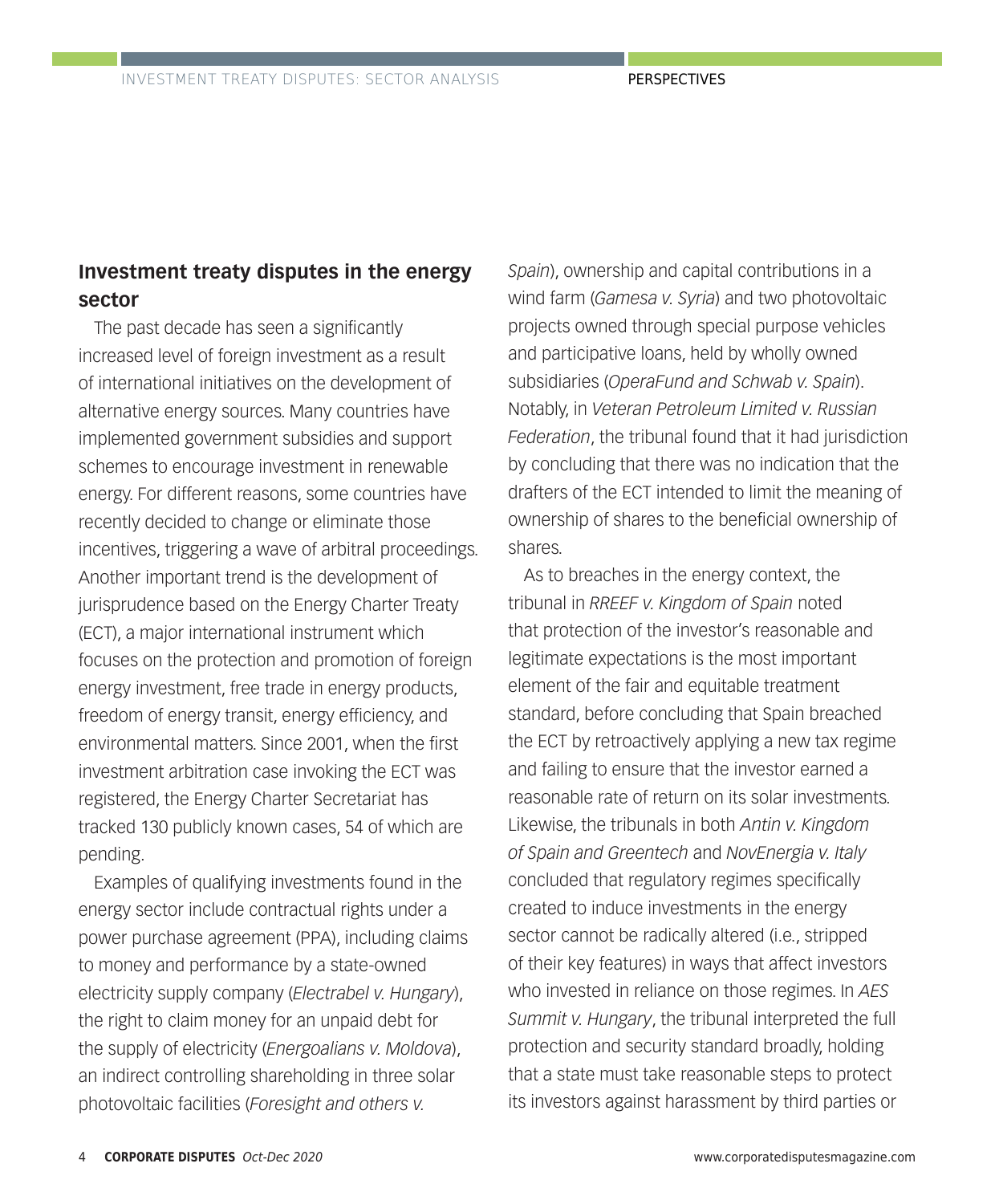state actors. Moreover, the tribunal in *Al-Bahloul v. Tajikistan* found that the state had breached the ECT's umbrella clause by failing to perform its contractual obligation to issue several licences. In *Yukos v. Russia*, the tribunal noted that the Russian government had not "explicitly" expropriated Yukos or the holdings of its shareholders, but that the cumulative measures it took toward Yukos had an effect "equivalent to nationalisation or expropriation". This resulted in an award of \$50bn, the largest known arbitration award to date.

#### **Investment treaty disputes in the mining and natural resources sector**

The past decade has seen a significantly increased level of foreign investment as a result of international initiatives in the mining industry

and investment treaty claims in the mining sector are on the rise – UNCTAD reports 68 UNCITRAL and ICSID investment cases in this sector, 32 of which are still pending. Moreover, 26 percent of the cases

registered and administered in 2019 by ICSID were oil, gas and mining related. Mining arbitrations have also resulted in some of the largest ICSID awards ever rendered: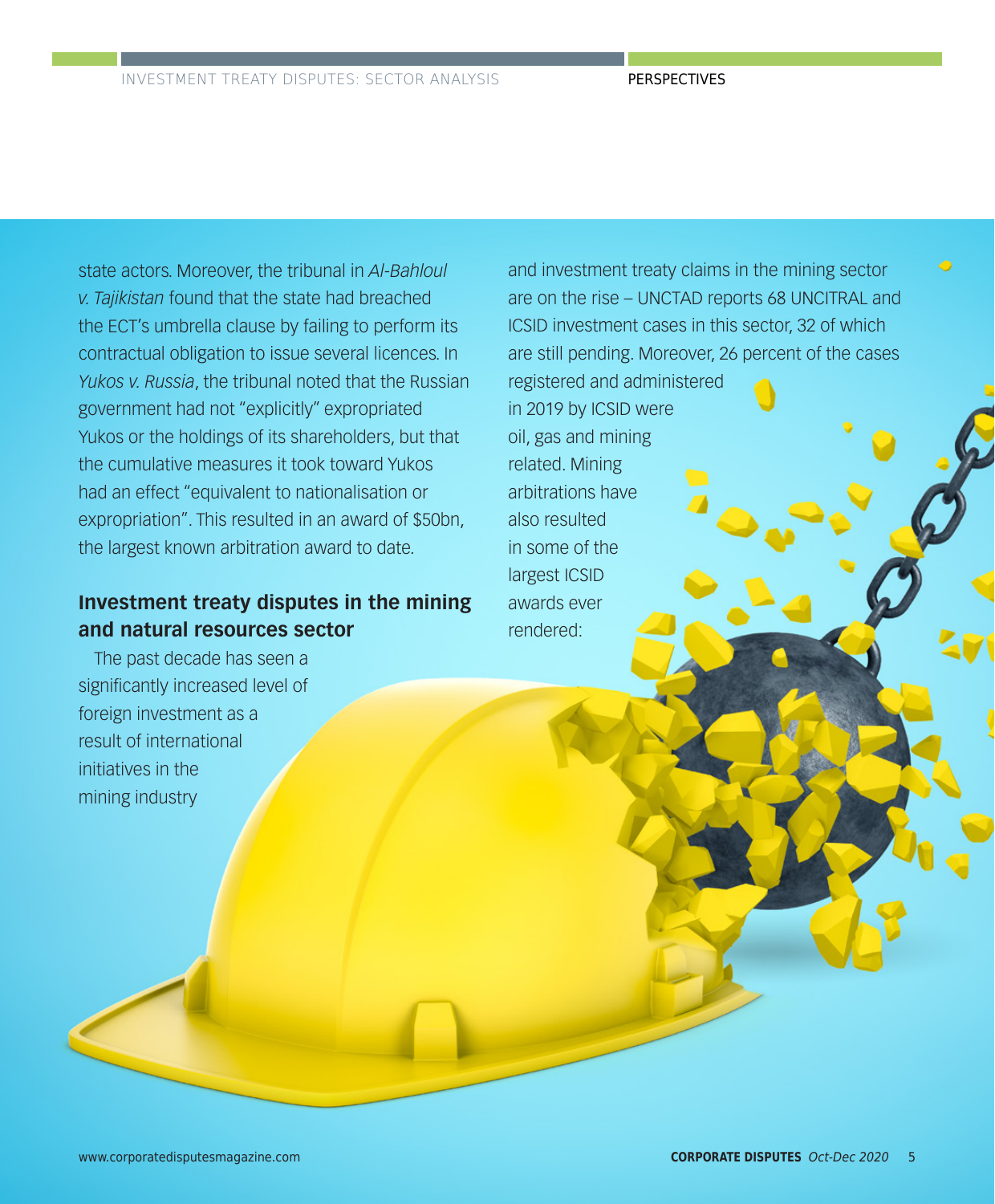*Tethyan Copper Company Pty Limited v. Islamic Republic of Pakistan* (\$4.087bn), *Crystallex International Corporation v. Bolivarian Republic of Venezuela* (\$1.2bn) and *Rusoro Mining Ltd. v. Bolivarian Republic of Venezuela* (\$967m).

Examples of qualifying investments found in the mining and natural resources sector include rights under a concession agreement concluded to operate a silver mining site (*Bear Creek Mining v. Peru*), rights under mining concessions held through the claimant's wholly owned subsidiary (*South American Silver v. Bolivia*), rights under a mine operation contract (*Crystallex v. Venezuela*), claims to money under several agreements concluded for cooperation in the mineral extraction and metallurgy business (*Mytilineos v. Serbia (II)*), marine support services to the oil industry (*Tidewater v. Venezuela*), majority shareholding in a local company that held an exclusive right to carry out mining activities (*EuroGas and Belmont v. Slovakia*), indirect ownership in a local company that held a licence for mining rare materials (*Stans Energy v. Kyrgyzstan (I)*), rights under a joint venture agreement, concluded with a local province, for the development of a copper-gold mine (*Tethyan Copper v. Pakistan*), and ownership of a thermal coal producer holding a mining concession (*Glencore International and C.I. Prodeco v. Colombia (I)*).

As to breaches, in *Bear Creek Mining v. Peru* the tribunal held that the government's decree prohibiting mining in areas near social unrest

constituted indirect expropriation. Likewise, in *South American Silver v. Bolivia*, the tribunal held that Bolivia unlawfully expropriated the claimant's investment by failing to compensate the investor for reversing the ownership of the mining concessions to Bolivia. In *Copper Mesa Mining v. Ecuador*, the tribunal found that Ecuador breached the fair and equitable treatment obligation by arbitrarily revoking one of the mining concessions without due process. Similarly, the tribunal found that the guarantee of full protection and security had been breached by Ecuador through its flawed reaction to an antimining blockade of one of Copper Mesa's mines. Finally, in *Glencore International and C.I. Prodeco v. Colombia (I)*, the tribunal found that Colombia frustrated the legitimate expectations of Glencore and its investment in breach of the non-impairment and fair and equitable treatment clause of the Colombia-Switzerland bilateral investment treaty (BIT).

#### **Mitigating risks through the investment structure**

When considering an investment in a foreign jurisdiction, it is important to consider the availability of investor protections and to structure the investment so as to take advantage of applicable treaties and domestic investment laws, and to ensure that the contractual framework is such that it supports and facilitates investor protections, particularly in politically unstable or developing